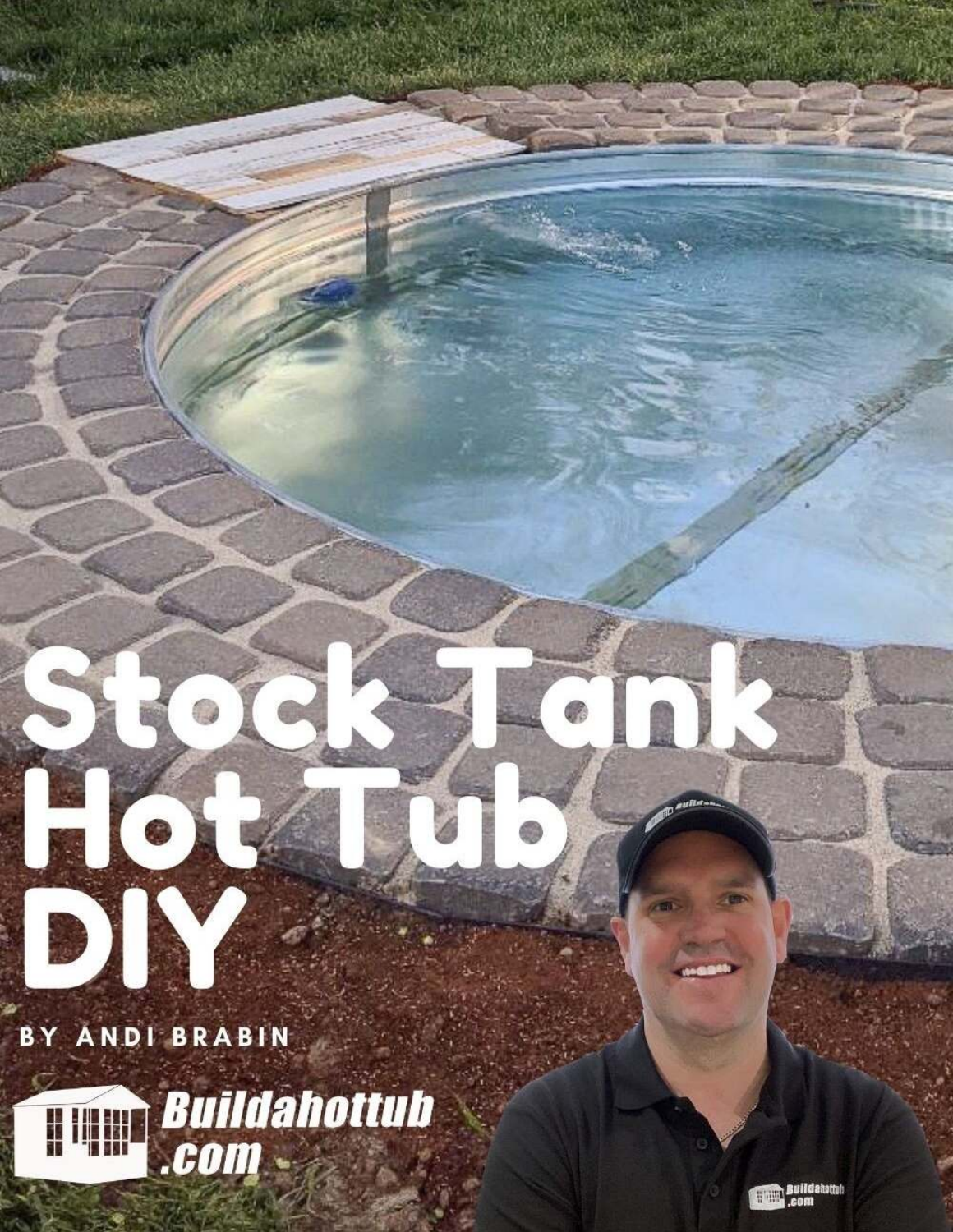#### **Disclaimer**

These Design Notes. Tips and Tricks are supplied for **informational purposes only.** [www.buildahottub.com](http://www.buildahottub.com/) and Amandi Holdings Limited assume no responsibility for loss, injury or damage that arises out of misuse of this information.

Hello,

Thanks for downloading this guide and plans from [www.buildahottub.com](http://www.buildahottub.com/)

Ultimate Stock Tank D

I hope you find it useful. Always happy to hear any feedback that you have so do feel free to drop me a line at [andi@buildahottub.com](mailto:andi@buildahottub.com)

Happy Hot Tubbin'

Andi

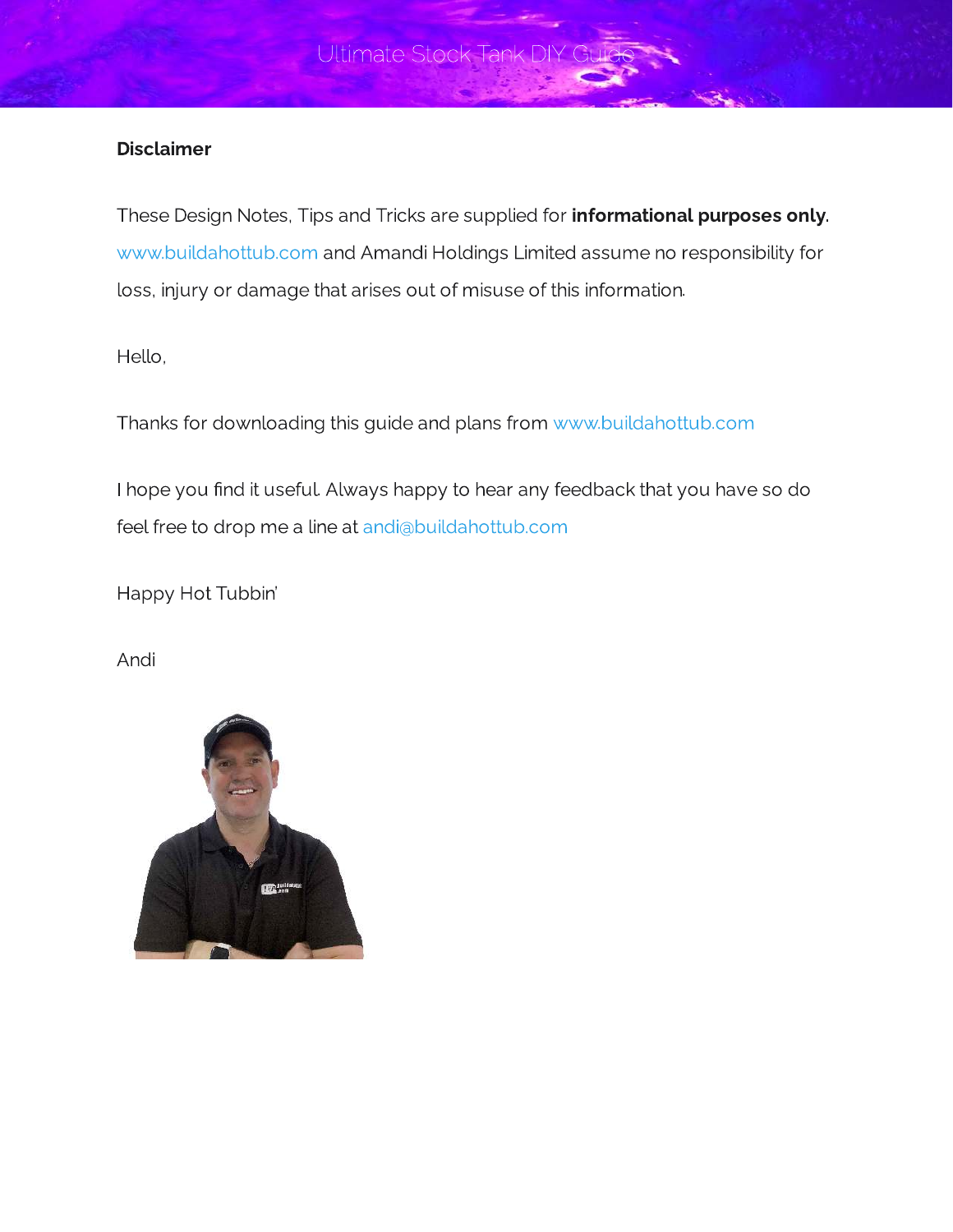# Table Of Contents

| <b>Structure</b>                                       | $\overline{\mathbf{3}}$ |
|--------------------------------------------------------|-------------------------|
| <b>Plumbing</b>                                        | 4                       |
| <b>Recommendation</b>                                  | 5                       |
| <b>Inward Flow</b>                                     | 5                       |
| <b>Outward Flow (into the Hot Tub)</b>                 | $\overline{7}$          |
| <b>Pipe Rings</b>                                      |                         |
| <b>The Blower</b>                                      | 8                       |
| <b>Plumbing Diagrams</b>                               | 9                       |
| <b>No Jets - Heating and Filtration Only</b>           |                         |
| <b>4 Jets</b>                                          |                         |
| 8 Jets                                                 |                         |
| 16 Jets                                                |                         |
| <b>How to Build the Ultimate Control Room for your</b> |                         |
| <b>Hot Tub</b>                                         | 17                      |
| <b>Assembly Steps</b>                                  | 20                      |

**StockTankHotTubDIYGuide**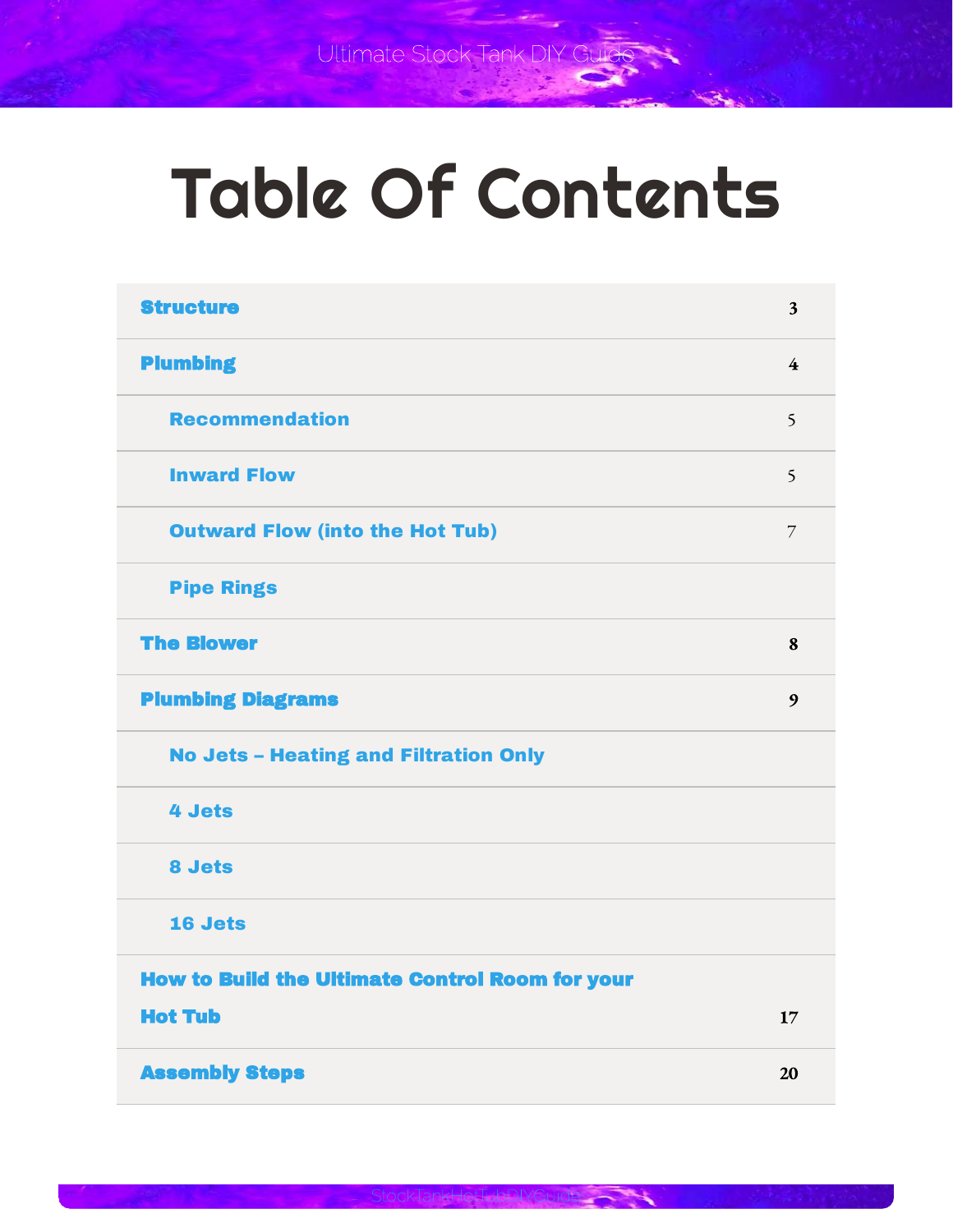Ultimate Stock Tank D

| <b>Assembly Guidance</b>      | 40 |
|-------------------------------|----|
| <b>Hole Cutting.</b>          | 42 |
| <b>Fitting the Jet Bodies</b> | 44 |
| <b>Fitting the Drains</b>     | 47 |
|                               |    |

## <span id="page-3-0"></span>**Structure**

The Hot Tub is formed from a stock tank the size of which is to be chosen by the client. If you have not yet purchased one, the best place and cheapest place is Tractor Supply. The plumbing is designed to take a tub up to approximately 10'-12' in diameter.

The position of the jets is up to the client. The design is flexible so that the jets can be placed anywhere around the Stock Tank.

The Height of the jets is up to the client. Again, this can be adjusted on site to suit the Stock Tank.

The Lower Drains should be placed at the bottom of the Stock Tank. Again, the position is flexible as these are not for draining the tub but are for water intake into the pump. In terms of spacing between the two drains, again flexible. It is advised to have at least 1' between the two drains.

The "Control Room" needs to be covered to keep out the weather and the elements. The components are not waterproof. It should be BELOW the waterline.

**StockTankHotTubDIYGuide**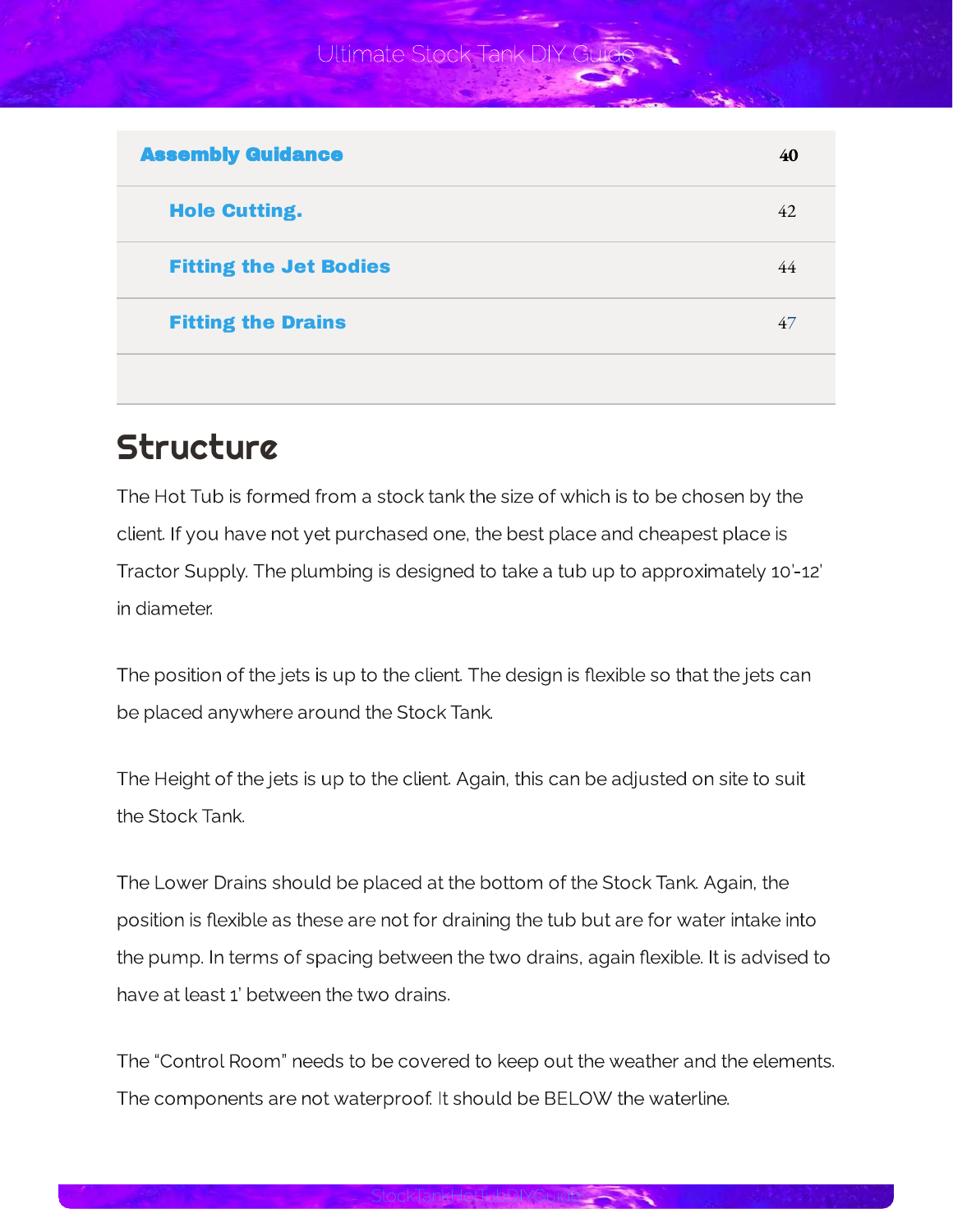Ultimate Stock Tank D

# <span id="page-4-0"></span>Plumbing

This is the main control SKID and comprises of a +/- 2HP dual speed (circulation and High) Pump, Blower, Spa Control Pack (including +/- 4KW Heater) and 25 SQ Ft Inline Filter.



There is a non-return valve placed onto the blower to ensure water cannot pass into the blower. The shape of the blower may vary from the drawing above but the functionality is the same.

There are isolation taps on both ends of the system, Spa Control pack and Pump. This is so the filter and parts can be isolated for maintenance without the need for draining the Tub.

**StockTankHotTubDIYGuide**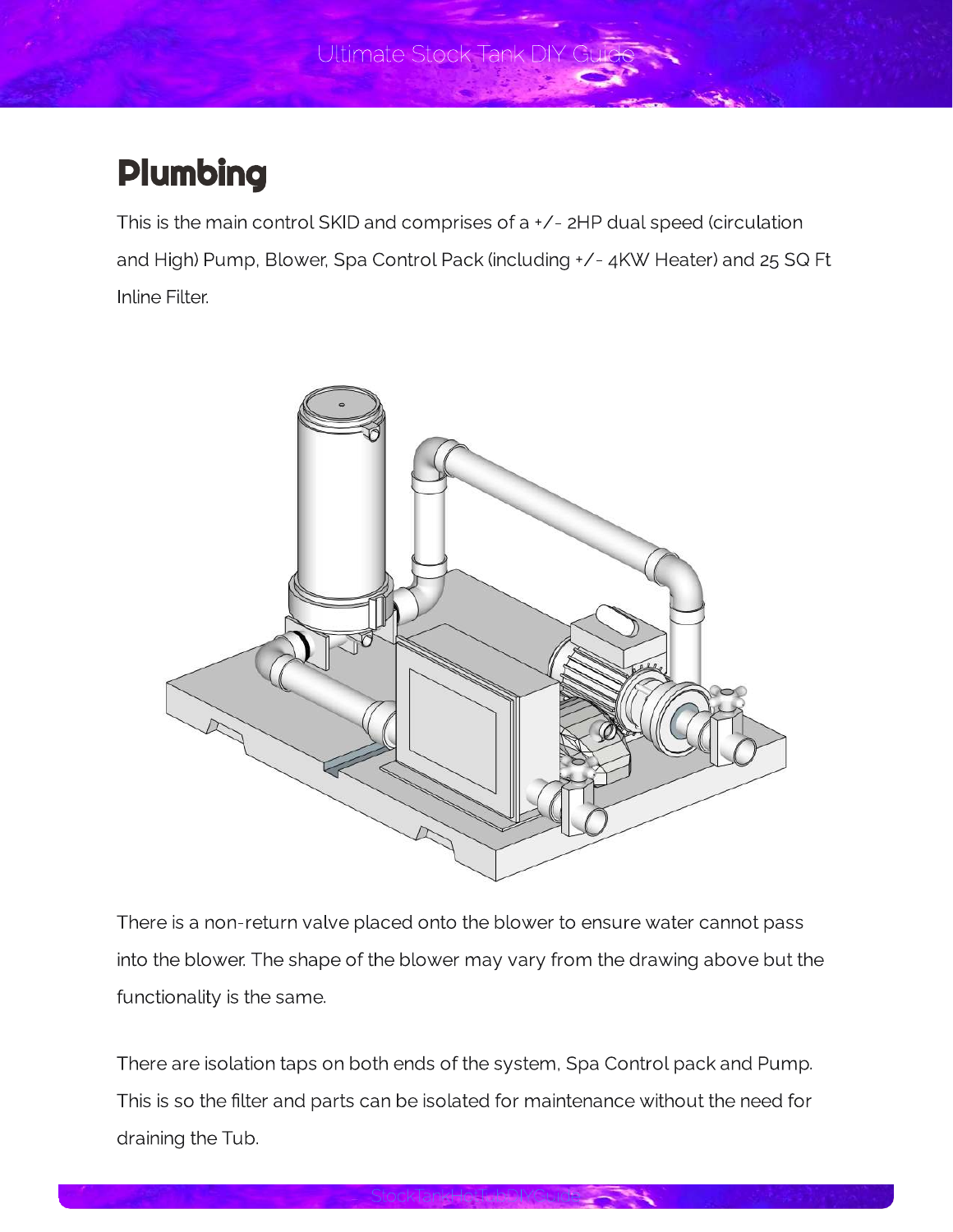This SKID requires a 40A supply of electricity to make it function correctly at 240V

You can read more about the electrical requirements here <https://buildahottub.com/a-guide-to-hot-tub-electrics/>

## <span id="page-5-0"></span>Recommendation

An IP65 40AMP Rotary Isolator Switch is also recommended so that the hot tub can be isolated in an emergency or for service work. This is simply a rotary on/o in the hot tub whilst touching the switch.



### <span id="page-5-1"></span>Inward Flow